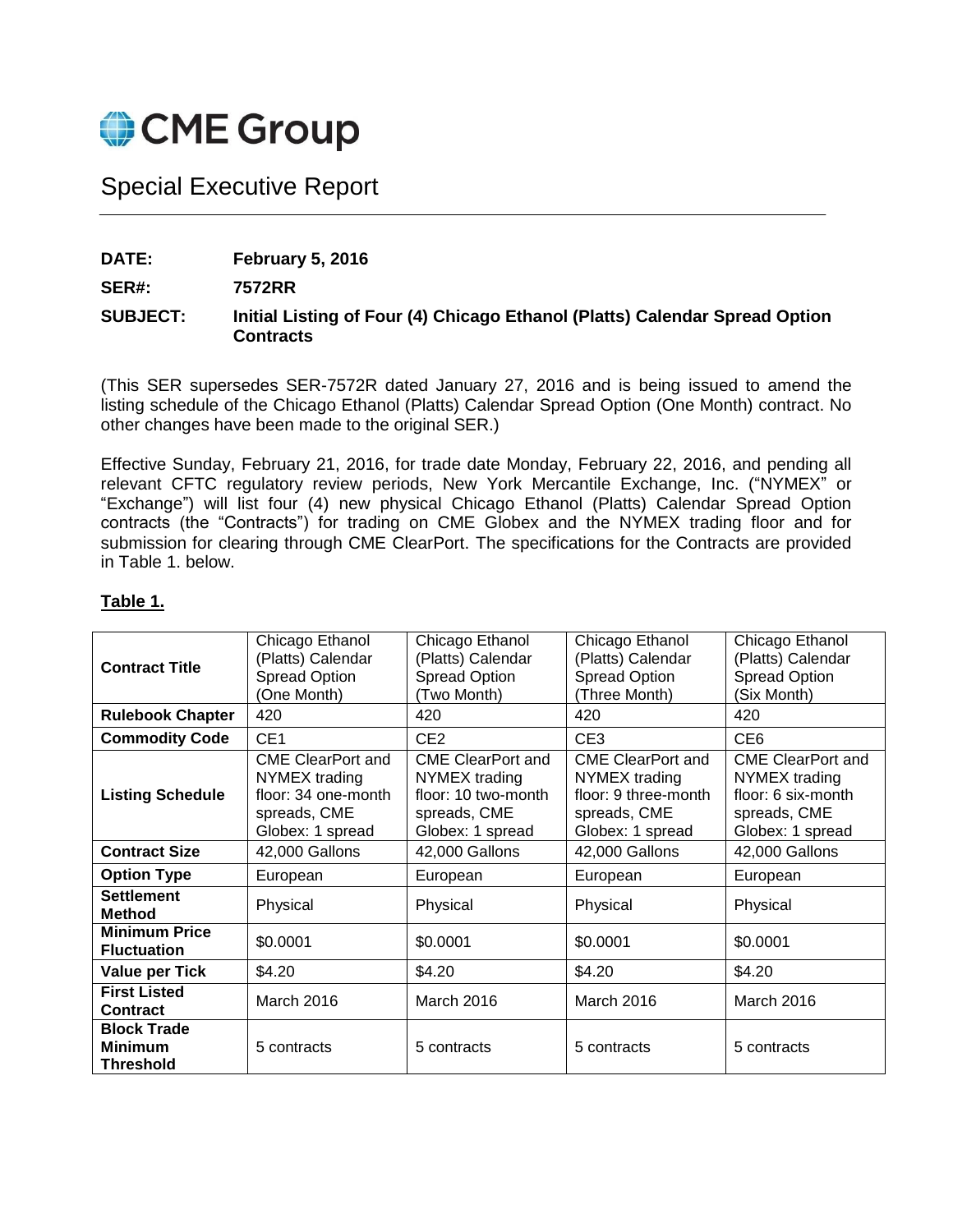|                       | At the close of      | At the close of      | At the close of      | At the close of      |
|-----------------------|----------------------|----------------------|----------------------|----------------------|
|                       | trading on the last  | trading on the last  | trading on the last  | trading on the last  |
|                       | business day of the  | business day of the  | business day of the  | business day of the  |
| <b>Termination of</b> | month immediately    | month immediately    | month immediately    | month immediately    |
| <b>Trading</b>        | preceding the first  | preceding the first  | preceding the first  | preceding the first  |
|                       | expiring underlying  | expiring underlying  | expiring underlying  | expiring underlying  |
|                       | futures contract     | futures contract     | futures contract     | futures contract     |
|                       | month in the spread. | month in the spread. | month in the spread. | month in the spread. |
| <b>CME Match</b>      | First In, First Out  | First In, First Out  | First In, First Out  | First In, First Out  |
| Algorithm             | (FIFO)               | (FIFO)               | (FIFO)               | (FIFO)               |

## **TRADING AND CLEARING HOURS**

| CME Globex<br>and CME<br>ClearPort | Sunday - Friday 6:00 p.m. - 5:00 p.m. (5:00 p.m. - 4:00 p.m. Chicago Time/CT) with a 60-<br>minute break each day beginning at 5:00 p.m. (4:00 p.m. CT) |
|------------------------------------|---------------------------------------------------------------------------------------------------------------------------------------------------------|
| I NYMEX<br>trading floor           | Monday - Friday 9:00 a.m. - 2:30 p.m. (8:00 a.m. to 1:30 p.m. CT)                                                                                       |

## **EXCHANGE FEES**

|                                                      | <b>Pit</b>                     | <b>CME Globex</b>                 | <b>CME ClearPort</b> |
|------------------------------------------------------|--------------------------------|-----------------------------------|----------------------|
| Member Day Rate                                      | 0.45                           | 0.45                              |                      |
| <b>Member Overnight Rate</b>                         | 0.70                           | 0.70                              | 0.70                 |
| <b>Cross Division Rate</b>                           | 0.95                           | 0.95                              |                      |
| Non-Member Rate                                      | 1.45                           | 1.45                              | 1.45                 |
| International Incentive Program (IIP)                |                                | 0.95                              |                      |
| <b>Other NYX/CMX Processing</b><br><b>Surcharges</b> | <b>Member</b>                  | Non-Member                        |                      |
| Futures from exercise/assignment<br>(product CU)     | 0.85                           | 1.35                              |                      |
| <b>Other Processing Surcharges</b>                   | <b>House</b><br><b>Account</b> | <b>Customer</b><br><b>Account</b> |                      |
| Options from Exercise/Assignment<br><b>Notice</b>    | 0.40                           | 0.85                              |                      |
| <b>Other Processing Surcharges</b>                   | Rate                           |                                   |                      |
| <b>EFR Surcharge</b>                                 | 0.00                           |                                   |                      |
| <b>Block Surcharge</b>                               | 0.00                           |                                   |                      |
| <b>Facilitation Fee</b>                              | 0.40                           |                                   |                      |
| Give-up Surcharge                                    | 0.05                           |                                   |                      |
| Position Transfer/Position Adjustment                | 0.10                           |                                   |                      |

For additional information, please contact:

#### **Energy Business Line Management**

| Rashad Ahmed  | Rashad.Ahmed@cmegroup.com  | 212.299.2389 |
|---------------|----------------------------|--------------|
| Russell Karas | Russell.Karas@cmegroup.com | 212.299.2345 |